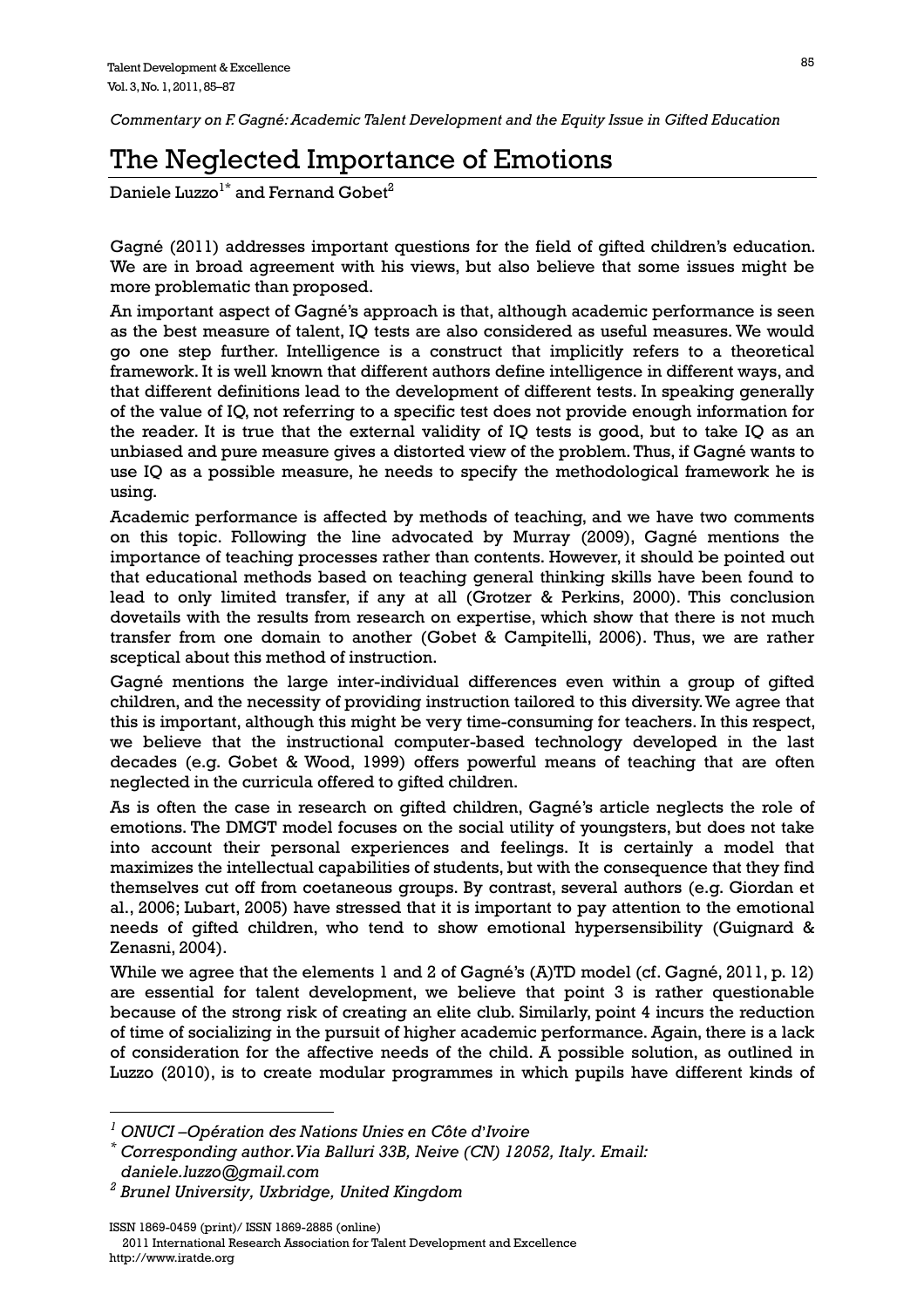work to do according to their abilities but with a common objective, which can be reached only with collaboration between all students, gifted or normal.

The ATD programme cannot reach its objectives if children are not motivated and if there is no emotional support. School failure is, paradoxically, a frequent problem among gifted students (Terrassier, 1981). While the ATD may reduce some of the factors that lead to underperformance, its lack of concern for affect can lead to failures in efforts to improve pupils' performance.

According to Gagné, inequity issues arise because of a lack of programmes having truly meritocratic value. Meritocracy is implicitly based on the assumption that a higher IQ leads to better social success. However, this is not always the case. A counter-example is the phenomenon of underachievement just mentioned, which might occur when a student's actions, behaviours and reasoning are unacceptable in a conformist school system. Given that their way of behaving is different from the expectations of society, gifted children may experience a feeling of refusal on the part of the educational institution and, accordingly, reject school activities.

Several empirical studies have shown that teachers might have a particular conception of the ideal pupil, valuing obedience and conformity at the expense of traits such as curiosity or independence (Wentzel, 1993). Thus, the selection of students by teachers can lead to an abnormally high proportion of conformist individuals (Mouchiroud, 2004). Selection methods are also likely to favour children who are in a social environment allowing them to express their full potential. For example, a higher mathematical intelligence cannot be expressed and detected in an environment where manual skills are paramount, as in a farming environment.

Moreover, the under-representation of economically disadvantaged gifted children is also due to a series of false expectations put on these students. Society and parents have lower expectations for these pupils. There are three issues here. Firstly, these children are not recognized as gifted because it is not expected of them to be so. Secondly, these students have low expectations of themselves. So, in a kind of self-fulfilling prophecy, they will achieve poor results and will not be able to participate in programmes that were designed for gifted learners, including the ATD programme. Finally, while the solution proposed by Gagné has the advantage of being objective, it does not solve all problems linked to equity. In particular, defining equity involves *values* that inevitably will be different between different people.

Gagné's article provides a unique perspective on the problem of the equity issue. Even though the DMGT model remains a good model for teaching, it must be completed by emotional support for the student. The introduction of computer-assisted teaching methods could help teachers in their tasks, giving them more time to deal with the emotional needs of the students.

## **References**

- Gagné, F. (2011). Academic talent development and the equity issue in gifted education. *Talent Development & Excellence, 3*(1), 3-22.
- Giordan A., Binda M., Marchal L. (2006). *Comment accompagner les enfants intellectuellement précoces* [Accompanying the gifted child]. Paris: Delagrave.
- Gobet, F., & Campitelli, G. (2006). Education and chess: A critical review. In T. Redman (Ed.), *Chess and education* (pp. 124–143). Dallas, TX: University of Texas.
- Gobet, F., & Wood, D. J. (1999). Expertise, models of learning and computer-based tutoring.

*Computers and Education, 33*, 189–207.

- Grotzer, T. A., & Perkins, D. N. (2000). Teaching intelligence. In R. J. Sternberg (Ed.), *Handbook of Intelligence* (pp. 492–515). Cambridge: CUP.
- Guignard, J. H., & Zenasni, F. F. (2004). Les caractéristiques émotionnelles des enfants à haut potentiel [The emotional characteristics of children with high potential]. *Psychologie Française, 49*, 305–319.
- Lubart T. (2005). *Enfants exceptionnels: Précocité intellectuelle, haut potentiel et talent* [Exceptional children: Intellectual precocity,